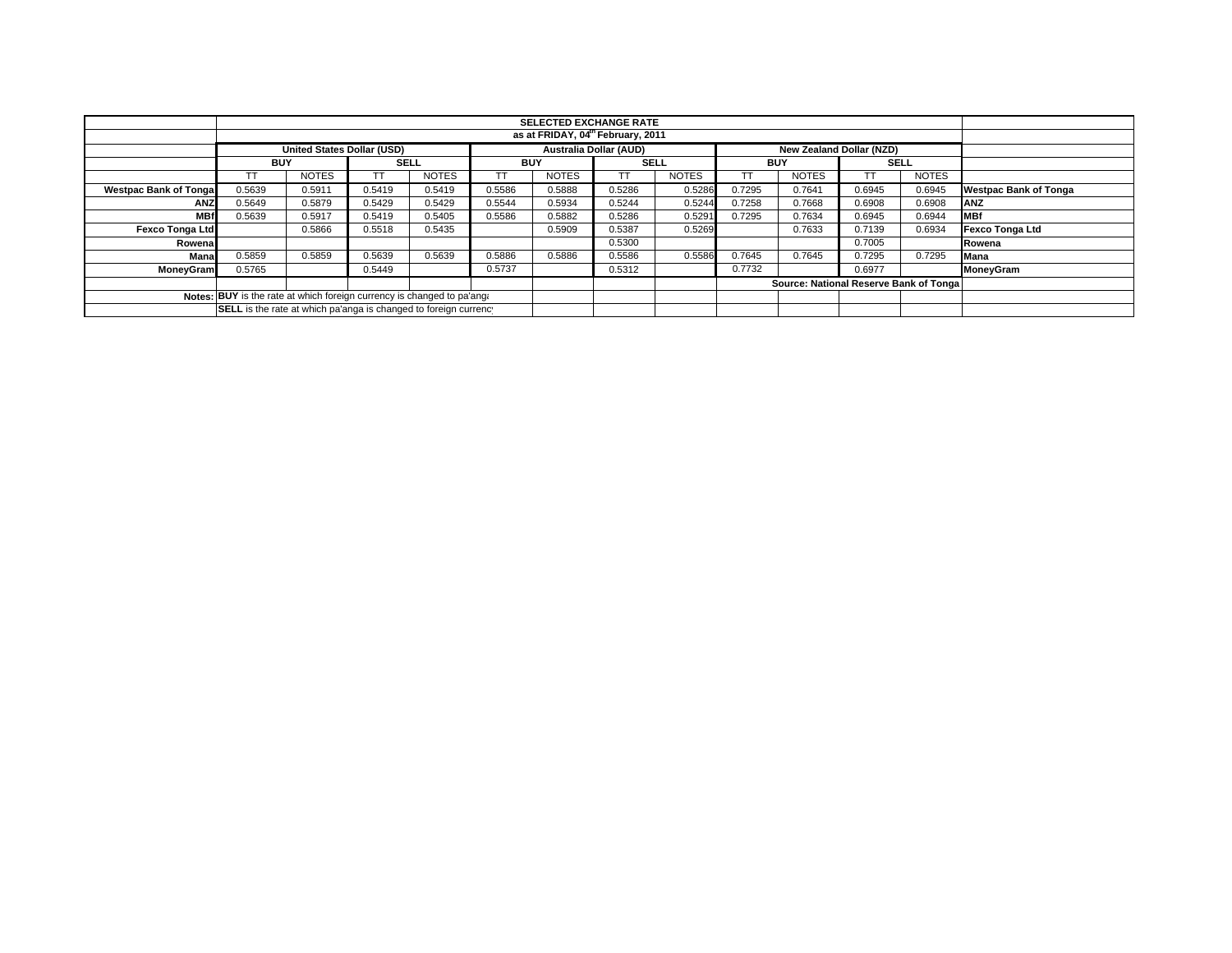|                                                                        |                                                                         | <b>SELECTED EXCHANGE RATE</b>                                                                  |             |              |            |              |             |              |            |                                        |             |              |                              |
|------------------------------------------------------------------------|-------------------------------------------------------------------------|------------------------------------------------------------------------------------------------|-------------|--------------|------------|--------------|-------------|--------------|------------|----------------------------------------|-------------|--------------|------------------------------|
|                                                                        | as at FRIDAY, 11 <sup>th</sup> February, 2011                           |                                                                                                |             |              |            |              |             |              |            |                                        |             |              |                              |
|                                                                        |                                                                         | <b>United States Dollar (USD)</b><br><b>Australia Dollar (AUD)</b><br>New Zealand Dollar (NZD) |             |              |            |              |             |              |            |                                        |             |              |                              |
|                                                                        | <b>BUY</b>                                                              |                                                                                                | <b>SELL</b> |              | <b>BUY</b> |              | <b>SELL</b> |              | <b>BUY</b> |                                        | <b>SELL</b> |              |                              |
|                                                                        | TT                                                                      | <b>NOTES</b>                                                                                   |             | <b>NOTES</b> | TΤ         | <b>NOTES</b> | TI          | <b>NOTES</b> |            | <b>NOTES</b>                           |             | <b>NOTES</b> |                              |
| <b>Westpac Bank of Tonga</b>                                           | 0.5612                                                                  | 0.5883                                                                                         | 0.5392      | 0.5392       | 0.5608     | 0.5912       | 0.5308      | 0.5308       | 0.7346     | 0.7698                                 | 0.6996      | 0.6996       | <b>Westpac Bank of Tonga</b> |
| ANZ                                                                    | 0.5622                                                                  | 0.5852                                                                                         | 0.5402      | 0.5402       | 0.5572     | 0.5962       | 0.5272      | 0.5272       | 0.7310     | 0.7720                                 | 0.6960      | 0.6960       | <b>ANZ</b>                   |
| <b>MBf</b>                                                             | 0.5612                                                                  | 0.5882                                                                                         | 0.5392      | 0.5405       | 0.5608     | 0.5917       | 0.5308      | 0.5319       | 0.7346     | 0.7692                                 | 0.6996      | 0.6993       | <b>MBf</b>                   |
| <b>Fexco Tonga Ltd</b>                                                 |                                                                         | 0.5838                                                                                         | 0.5504      | 0.5409       |            | 0.5939       | 0.5429      | 0.5295       |            | 0.7688                                 | 0.7186      | 0.6984       | <b>Fexco Tonga Ltd</b>       |
| Mana                                                                   | 0.5832                                                                  | 0.5832                                                                                         | 0.5612      | 0.5612       | 0.5908     | 0.5908       | 0.5608      | 0.5608       | 0.7696     | 0.7696                                 | 0.7346      | 0.7346       | Mana                         |
| <b>Jones Travel Limited</b>                                            |                                                                         | 0.6145                                                                                         |             | 0.5145       |            | 0.6260       |             | 0.5021       |            | 0.7980                                 |             | 0.6629       |                              |
| <b>MonevGram</b>                                                       | 0.5767                                                                  |                                                                                                | 0.5451      |              | 0.5822     |              | 0.5391      |              | 0.7868     |                                        | 0.7099      |              | MoneyGram                    |
|                                                                        |                                                                         |                                                                                                |             |              |            |              |             |              |            | Source: National Reserve Bank of Tonga |             |              |                              |
| Notes: BUY is the rate at which foreign currency is changed to pa'anga |                                                                         |                                                                                                |             |              |            |              |             |              |            |                                        |             |              |                              |
|                                                                        | <b>SELL</b> is the rate at which pa'anga is changed to foreign currency |                                                                                                |             |              |            |              |             |              |            |                                        |             |              |                              |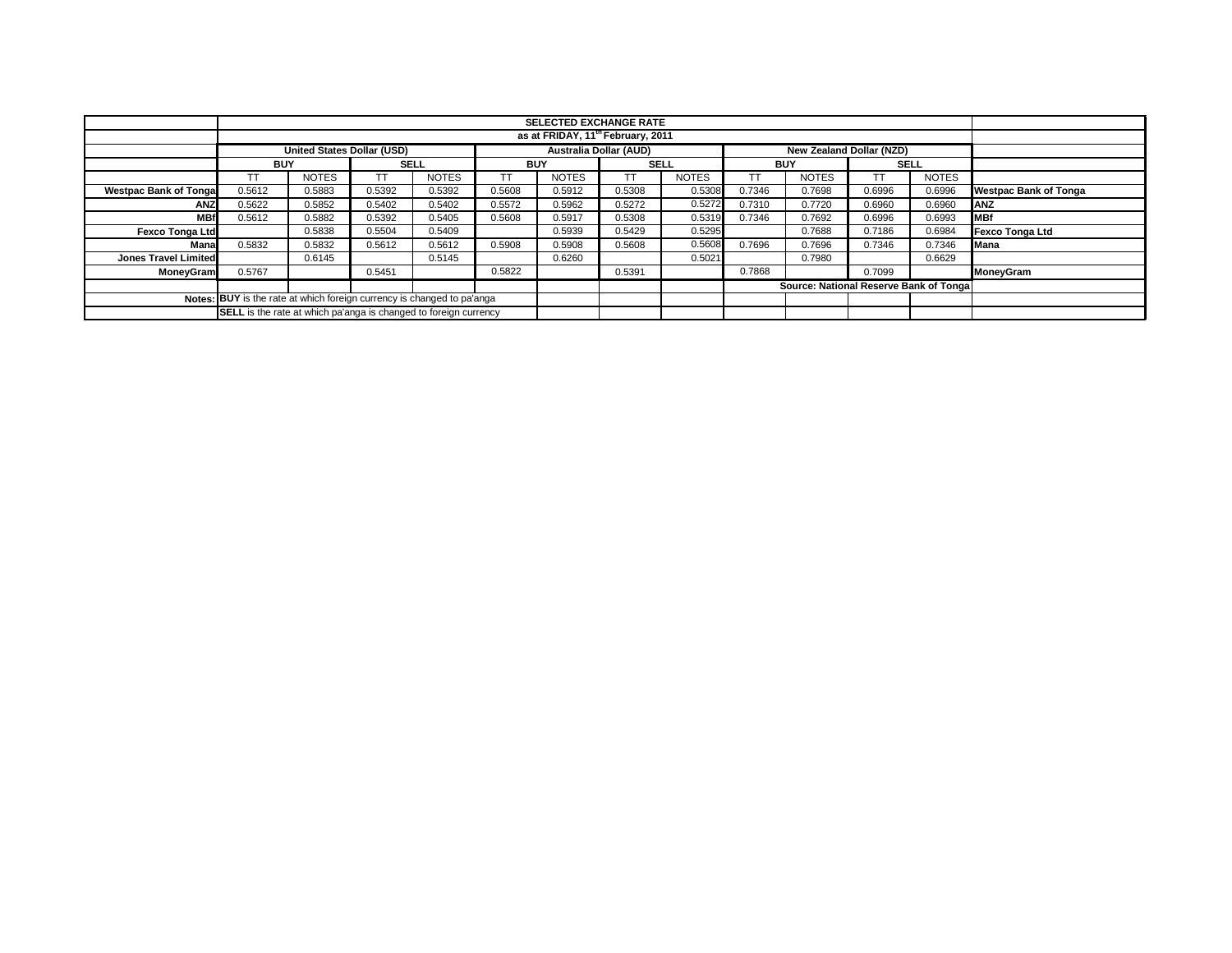|                                                                        |                                                                                         | <b>SELECTED EXCHANGE RATE</b> |             |              |                  |              |             |              |            |                                        |             |              |                              |
|------------------------------------------------------------------------|-----------------------------------------------------------------------------------------|-------------------------------|-------------|--------------|------------------|--------------|-------------|--------------|------------|----------------------------------------|-------------|--------------|------------------------------|
|                                                                        | as at FRIDAY, 18 <sup>th</sup> February, 2011                                           |                               |             |              |                  |              |             |              |            |                                        |             |              |                              |
|                                                                        | Australia Dollar (AUD)<br><b>United States Dollar (USD)</b><br>New Zealand Dollar (NZD) |                               |             |              |                  |              |             |              |            |                                        |             |              |                              |
|                                                                        | <b>BUY</b>                                                                              |                               | <b>SELL</b> |              | <b>BUY</b>       |              | <b>SELL</b> |              | <b>BUY</b> |                                        | <b>SELL</b> |              |                              |
|                                                                        | TT                                                                                      | <b>NOTES</b>                  |             | <b>NOTES</b> | TΤ               | <b>NOTES</b> | TT          | <b>NOTES</b> |            | <b>NOTES</b>                           |             | <b>NOTES</b> |                              |
| <b>Westpac Bank of Tongal</b>                                          | 0.5601                                                                                  | 0.5871                        | 0.5381      | 0.5381       | 0.5561           | 0.5859       | 0.5261      | 0.5261       | 0.7369     | 0.7723                                 | 0.7019      | 0.7019       | <b>Westpac Bank of Tonga</b> |
| <b>ANZ</b>                                                             | 0.5611                                                                                  | 0.5841                        | 0.5391      | 0.5391       | 0.5515           | 0.5905       | 0.5215      | 0.5215       | 0.7333     | 0.7743                                 | 0.6983      | 0.6983       | <b>ANZ</b>                   |
| <b>MBf</b>                                                             | 0.5601                                                                                  | 0.5882                        | 0.5381      | 0.5376       | 0.5561           | 0.5848       | 0.5261      | 0.5263       | 0.7369     | 0.7752                                 | 0.7019      | 0.7042       | <b>MBf</b>                   |
| <b>Fexco Tonga Ltd</b>                                                 |                                                                                         | 0.5827                        | 0.5439      | 0.5399       |                  | 0.5878       | 0.5323      | 0.5241       |            | 0.7712                                 | 0.7163      | 0.7005       | <b>Fexco Tonga Ltd</b>       |
| Rowenal                                                                |                                                                                         |                               |             |              | 0.7005<br>0.5300 |              |             |              |            | Rowena                                 |             |              |                              |
| Mana                                                                   | 0.5821                                                                                  | 0.5821                        | 0.5601      | 0.5601       | 0.5861           | 0.5861       | 0.5561      | 0.5561       | 0.7719     | 0.7719                                 | 0.7369      | 0.7369       | Mana                         |
| <b>MoneyGram</b>                                                       | 0.5767                                                                                  |                               | 0.5451      |              | 0.5764           |              | 0.5337      |              | 0.7886     |                                        | 0.7117      |              | MoneyGram                    |
|                                                                        |                                                                                         |                               |             |              |                  |              |             |              |            | Source: National Reserve Bank of Tonga |             |              |                              |
| Notes: BUY is the rate at which foreign currency is changed to pa'anga |                                                                                         |                               |             |              |                  |              |             |              |            |                                        |             |              |                              |
|                                                                        | <b>SELL</b> is the rate at which pa'anga is changed to foreign currency                 |                               |             |              |                  |              |             |              |            |                                        |             |              |                              |